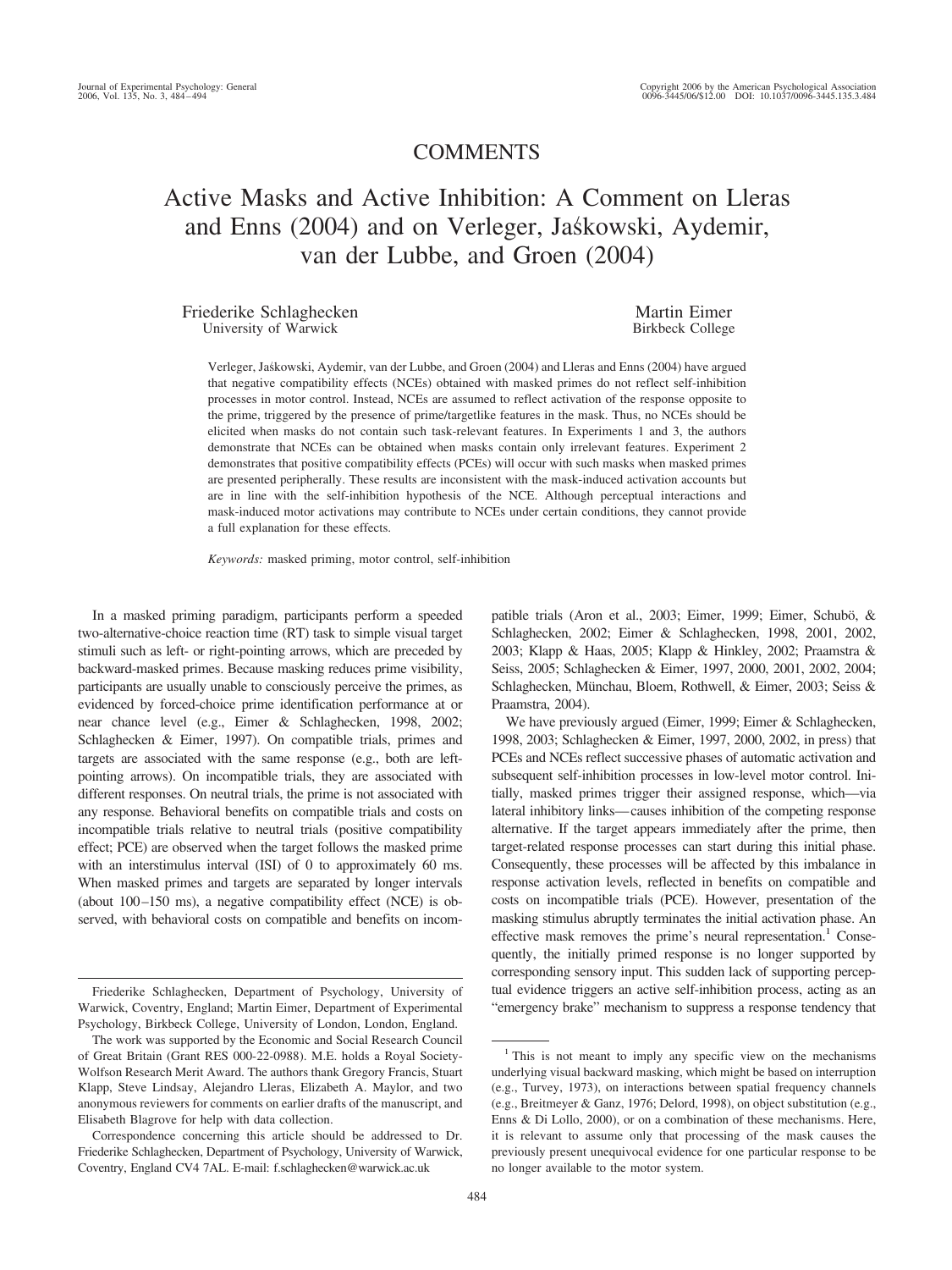has become obsolete. As a consequence, the competing response will be released from inhibition (Eimer & Schlaghecken, 1998; Schlaghecken & Eimer, in press).

If target-related response processes take place during this phase (because the target is presented some time after mask onset), self-inhibition of the primed response and disinhibition of its competitor result in costs on compatible and benefits on incompatible trials (NCE). This pattern of activation followed by inhibition is seen as a characteristic feature of low-level motor control, in which initial motor activations triggered by masked primes actively self-inhibit once they are no longer supported by perceptual evidence (see Schlaghecken & Eimer, 2002, for a functional model, and Bowman, Schlaghecken, & Eimer, 2006, for a computational implementation).

This interpretation of the NCE has been challenged by Verleger, Jaskowski, Aydemir, van der Lubbe, and Groen (2004) and by Lleras and Enns (2004). These authors claimed that self-inhibition plays no role in the NCE. Instead, they argued that the reversal of priming effects—from PCEs with short prime/mask–target ISIs to NCEs with longer ISIs—reflects a sequence of two positive priming events of opposite direction. With respect to the initial, primeinduced activation of the response associated with the prime stimulus, there is no difference between our model and the views of Verleger et al and Lleras and Enns. However, the accounts differ with respect to the second phase. Our model proposes that the mask deprives the motor system of the sensory evidence needed to sustain the primed response and that this triggers self-inhibition. In contrast, Verleger et al. and Lleras and Enns argued that the mask itself causes activation of the opposite response, triggered by certain features contained in the masking stimulus.

For example, in many masked-prime experiments, primes and targets were left- and right-pointing arrows (" $<<$ " and " $>>$ "), and masking stimuli were constructed by superimposing these two stimuli. Each mask thus contained features associated with the primed response and, crucially, features associated with the opposite response, which might trigger a corresponding motor activation. According to Verleger et al. (2004) and Lleras and Enns (2004), the NCE results from this mask-induced activation. Their accounts differ with respect to the precise nature of the underlying mechanisms. Verleger et al.'s "active-mask" hypothesis emphasizes sensory interactions between prime and mask, whereas Lleras and Enns argued in favor of an "object-updating" process. However, the basic argument is analogous: The NCE occurs because the mask contains evidence for (and hence facilitates) the opposite response, not because it removes evidence for the primed response.

If this is correct, NCEs should only occur with masks that contain features similar to the prime and target stimuli. If the mask does not contain response-associated features, it should be incapable of triggering any motor response. With such a "neutral" mask, the only stimulus exerting any influence on target-related motor processes should be the prime itself, and consequently, only PCEs should be obtained. Verleger et al. (2004) and Lleras and Enns (2004) presented data in line with these predictions. While NCEs were found with masks composed of superimposed arrows or arrow-like stimuli, only PCEs were obtained when masks did not contain arrow-like features but were constructed from horizontal and vertical lines (Lleras and Enns) or from randomly arranged light and dark squares (Verleger et al.).

Here, we provide evidence demonstrating that the object-updating and active-mask hypotheses are insufficient to explain all instances in which NCEs can be observed and that explanations of masked priming effects in terms of inhibitory motor control processes are therefore still needed. Before presenting this evidence, some words of clarification are in order. We endorse the view put forward by Lleras and Enns (2004) and Verleger et al. (2004) that perceptual and postperceptual interactions between primes and masks may well have contributed to the NCEs observed in previous experiments. This is particularly the case for experiments (e.g., Eimer & Schlaghecken, 1998, Schlaghecken & Eimer, 2000) in which left- and right-pointing arrow primes were followed by superimposed arrow masks, so that mask presentation effectively added the opposite arrow to the initially presented prime. We have explicitly acknowledged that, under these conditions, perceptual interactions between primes and masks might have rendered those parts of the mask that were opposite to the prime more salient (e.g., Schlaghecken & Eimer, 2002, footnotes 1 and 5) and might have caused corresponding response activations. It was precisely to avoid the possibility that NCEs are determined by such inadvertent interactions between primes and masks that we and others have abandoned "arrow masks" in favor of a "scrambled-pattern" mask composed of randomly distributed lines of different length and orientation (e.g., Aron et al., 2003; Eimer & Schlaghecken, 2002; Praamstra & Seiss, 2005; Schlaghecken & Eimer, 2002, 2004, in press; Seiss & Praamstra, 2004).

It should be noted that the NCEs reported by Verleger et al. (2004) and Lleras and Enns (2004) were all observed in experiments in which arrow-mask procedures were used. Thus, there is no disagreement between us and Verleger et al. or Lleras and Enns that these effects may have been the result of specific interactions between perceptual objects, perhaps along the lines described by the object-updating account. However, the possibility that object updating or sensory interaction may contribute to the phenomenon of NCEs when there is feature overlap between primes and masks does not entail that such accounts provide a complete explanation of NCEs for all conditions. Crucially, both Lleras and Enns and Verleger et al. claimed that NCEs will only be found when primes and masks share perceptual features. When this is not the case, no activation of the opposite response will take place and, consequently, no NCE is elicited.

Here, we demonstrate that NCEs are present in the absence of such feature overlap, which is at odds with the proposals by Lleras and Enns (2004) and Verleger et al. (2004). Experiment 1 demonstrates NCEs with masks composed entirely of horizontal and vertical lines, similar to the "irrelevant mask" used by Lleras and Enns. Experiment 2 is a control experiment demonstrating that PCEs will be obtained with such masks when primes are presented in the periphery of the visual field. Experiment 3 demonstrates NCEs with masks composed entirely of randomly arranged light and dark squares, similar to the "checkerboard mask" used by Verleger et al.

#### Experiment 1: Diagonal- and Nondiagonal-Line Masks

According to our account of low-level motor control, selfinhibition occurs whenever an effective mask removes any primerelated representation, thus eliminating sensory evidence in support of the response activation triggered by the prime. Thus, the emergence of NCEs depends on mask effectiveness. When an ineffective mask is used, and sensory traces induced by the prime are therefore not completely removed, the initially primed response activation will persist, resulting in PCEs rather than NCEs. This situation may have arisen in Lleras and Enns's (2004) exper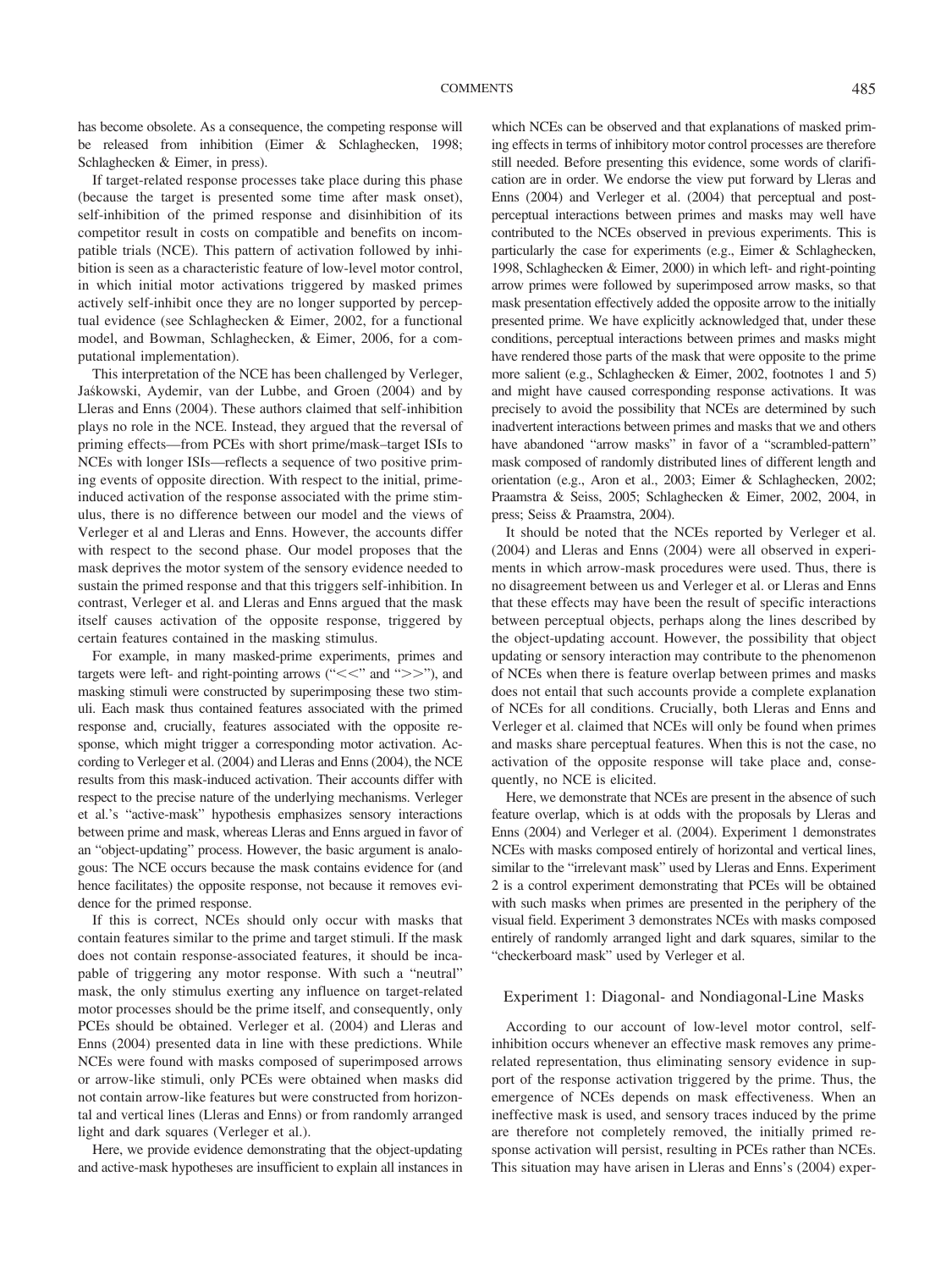iments. Effective pattern masking depends on feature similarities between primes and masking stimuli. Consequently, masking of diagonal-arrow primes is very difficult with nondiagonal masks and was in fact not very effective, with approximately 90% correct prime identification performance in most experiments. The absence of NCEs reported by Lleras and Enns with "irrelevant" nondiagonal-line masks may thus be primarily due to ineffective masking and not to the fact that there were no shared features between primes and masks.

Experiment 1 was designed to support this alternative explanation. Centrally presented arrow primes were masked, on half of the trials, with our standard scrambled-random-lines masks ("diagonal masks"), which combined horizontal, vertical, and diagonal lines of different length and orientation. On the other half, primes were masked with a nondiagonal-line mask, which contained only horizontal and vertical elements (equivalent to the irrelevant mask used by Lleras & Enns, 2004). To create efficient masks when these share no features with the to-be-masked stimulus, two different randomly generated nondiagonal-line masks were presented successively for 50 ms each (see Figure 1). This dynamic masking method also was adopted for the diagonal-line masks.

According to the object-updating account of masked priming, NCEs should be observed with the diagonal-lines mask, which contains visual features similar to the primes, whereas PCEs should be found with the "irrelevant" nondiagonal-lines mask. Such a pattern of results would confirm Lleras and Enns's (2004) findings under conditions in which primes are effectively masked. In contrast, the self-inhibition account predicts NCEs with both types of masks.

#### *Method*

Participants. Twenty-four paid volunteers (7 male), aged 19-39 years (mean age: 24.1 years), were tested. According to self-report, all but one participant were right-handed, and all had normal or corrected-to-normal vision.



*Figure 1.* Trial structure and structure of masking stimuli in Experiment 1.

*Stimuli and apparatus.* Primes and targets were left- and right-pointing double arrows (" $<<$ ", ">>"), subtending a visual angle of  $0.9^{\circ} \times 0.3^{\circ}$ . Masks were constructed within a 13  $\times$  7 matrix, randomly filled with overlapping lines of different length  $(0.1^{\circ} - 0.6^{\circ})$  and orientation, resulting in a rectangular array of  $3.5^{\circ} \times 2.3^{\circ}$ . New random masks were generated on each trial to avoid perceptual learning of the mask (Schubö, Schlaghecken, & Meinecke, 2001). In the diagonal-mask condition, approximately 80% of the lines were tilted, with an angle of 12°, 35°, 145°, or 168° (lines forming prime and target arrows were tilted at angles of approximately 20° and 160°). The remaining 20% of lines were horizontal or vertical. This mask was virtually identical to the scrambled-pattern mask used before (Aaron et al., 2003; Eimer & Schlaghecken, 2002; Schlaghecken & Eimer, 2002, 2004). In the non-diagonal mask condition, half of the lines were vertical, and half were horizontal, and additional small squares and rectangles  $(0.1^{\circ} \times 0.1^{\circ}, 0.1^{\circ} \times 0.3^{\circ})$ , respectively) were randomly placed within each cell.

*Procedure.* Participants were seated in a dimly lit chamber with response keys under their left and right index fingers, facing a computer screen at a viewing distance of 100 cm. They were instructed to maintain central eye fixation. The experiment consisted of one reaction time (RT) part and one forced-choice (FC) part. Each part began with a 24-trials practice block, followed by 6 (RT part) or 3 (FC part) experimental blocks of 80 trials each. Participants were given a break of at least 2 minutes after each block and were encouraged to take longer breaks whenever necessary.

In the RT part, each trial consisted of a prime, presented for 17 ms (one screen refresh cycle, value rounded to the nearest ms), immediately followed by one of the two masks (diagonal or nondiagonal) presented for 100 ms. Mask presentation was broken into two 50-ms presentations of two different (randomly generated) masks of the same type (i.e., two diagonal or two nondiagonal) following each other immediately. Fifty ms after the offset of the (second part of) the mask, the target was presented for 100 ms. All stimuli were presented at the screen center. Intertrial interval (ITI) was 1,300 ms. On compatible trials, prime and target arrows pointed in the same direction. On incompatible trials, they pointed in opposite directions. All conditions (2 masks  $\times$  2 compatibility) were equiprobable and randomized within each block, resulting in 20 trials per block per condition and 120 trials per condition overall. Participants were instructed to respond as quickly and accurately as possible with a left- or right-key press to left-pointing and right-pointing target arrows, respectively.

In the FC part, each trial consisted of a left- or right-pointing prime arrow, presented for 17 ms, 33 ms, 50 ms, or 67 ms, immediately followed by one of the two different masks, constructed and presented in the same way as in the RT part. No subsequent targets were presented, and ITI was 1,300 ms. Different trial types were randomized and equiprobable within each block. Participants were instructed to press the key corresponding to the prime arrow's direction and to make a guess if they could not identify the prime clearly.

*Data analysis.* Repeated-measures analysis of variance (ANOVAs) were computed on the percentage of correct responses in the FC identification task for the factors mask (diagonal, nondiagonal) and duration (17 ms, 33 ms, 50 ms, 67 ms). ANOVAs were computed on correct RTs and error rates for the factors mask and compatibility (compatible, incompatible) in the RT task. Greenhouse–Geisser adjustments to the degrees of freedom were performed where appropriate, and corrected *p* values are reported. Effect size estimates are reported as partial eta squared. Individual results are presented in Table A1 of the Appendix.

#### *Results*

*FC identification performance (see Table 1).* Identification performance was lower for diagonal-line masks than for nondiagonal-line masks,  $F(1, 23) = 27.45$ ,  $p < .001$ ,  $MSE =$ 39.59,  $\eta_p^2 = .544$ , and decreased with decreasing prime duration,  $F(3, 69) = 81.74$ ,  $\varepsilon = .631$ ,  $p < .001$ ,  $MSE = 205.08$ ,  $\eta_p^2 = .780$ . There was no interaction between these factors,  $F(3, 69) < 1$ .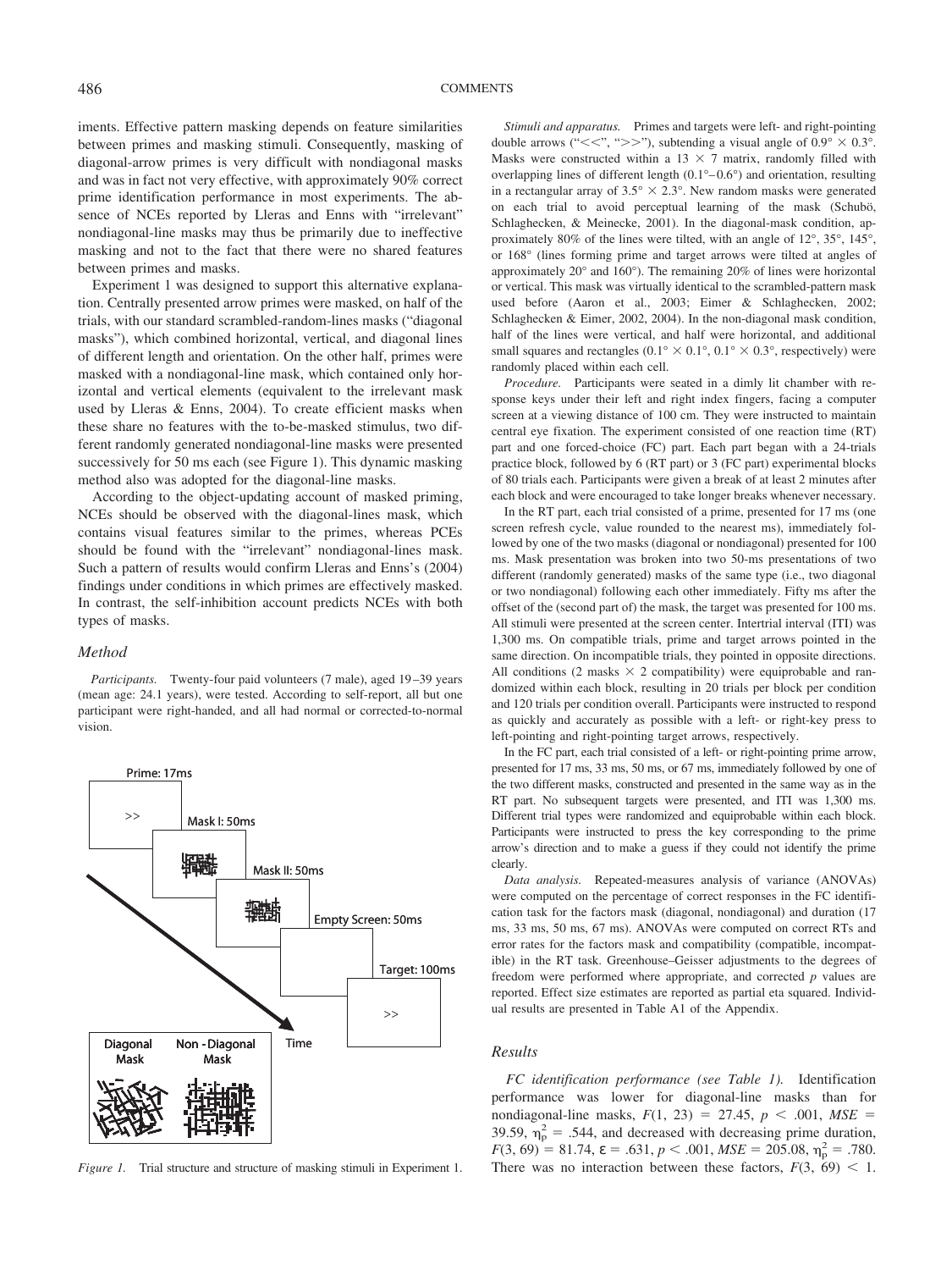#### Table 1

|  |  |                                                              | Forced-Choice Prime Identification Performance in Experiment 1 (Percentage of Correct |  |
|--|--|--------------------------------------------------------------|---------------------------------------------------------------------------------------|--|
|  |  | Responses for Mask Type, Standard Deviations in Parentheses) |                                                                                       |  |

|                                   |                              | Prime Duration                     |                                    |                                    |  |  |
|-----------------------------------|------------------------------|------------------------------------|------------------------------------|------------------------------------|--|--|
| Mask                              | 17 ms                        | $33 \text{ ms}$                    | $50 \text{ ms}$                    | $67$ ms                            |  |  |
| Diagonal mask<br>Nondiagonal mask | 52.8(16.4)<br>$60.1*$ (17.3) | $69.8**$ (19.8)<br>$74.6**$ (16.8) | $81.7**$ (14.8)<br>$86.4**$ (15.1) | $89.0**$ (13.4)<br>$91.3**$ (12.1) |  |  |

*Note.* Asterisks indicate significant difference from chance performance.  $* p < .05.$  \*\*  $p < .001.$ 

However, subsequent one-sample *t* tests revealed that, whereas identification performance for 17-ms primes did not differ significantly from chance level (50%) with diagonal masks,  $t(23) < 1$ , it was significantly above chance with nondiagonal masks,  $t(23)$  = 2.87,  $p = .009$ . All longer prime durations resulted in abovechance identification performance, all  $t s(23) > 4.8$ , all  $p s < .001$ .

*RT task performance (see Table 2 and Figure 2*, *upper panel*). Mean RTs were slightly but significantly faster with nondiagonalline masks than with diagonal-line masks,  $F(1, 23) = 22.84$ ,  $p <$ .001,  $MSE = 24.55$ ,  $\eta_p^2 = .498$ , and were faster on incompatible trials than on compatible trials,  $F(1, 23) = 54.55$ ,  $p < .001$ ,  $MSE = 109.66$ ,  $\eta_p^2 = .703$ . These NCEs were smaller for nondiagonal-line masks than for diagonal-line masks,  $F(1, 23) =$ 15.98,  $p = .001$ ,  $MSE = 36.98$ ,  $\eta_p^2 = .410$ . However, subsequent *t* tests, comparing compatible and incompatible trials for each mask separately, confirmed highly significant NCEs for both types of masks, both  $t s(23) > 3.7$ , both  $p s < .002$ .

Error rates mirrored RT results, with fewer errors in the nondiagonal-mask relative to the diagonal-mask condition,  $F(1, 23)$  = 19.82,  $p < .001$ ,  $MSE = 2.52$ ,  $\eta_p^2 = .463$ ; fewer errors on incompatible trials than on compatible trials,  $F(1, 23) = 72.23$ ,  $p < .001$ ,  $MSE = 13.35$ ,  $\eta_p^2 = .758$ ; and a significant interaction between these factors,  $F(1, 23) = 17.59$ ,  $p < .001$ ,  $MSE = 3.11$ ,  $\eta_p^2 = .433$ , reflecting larger NCE with diagonal than with nondiagonal masks. Again, though, NCEs were found to be significant with both types of masks in subsequent *t* tests, both  $t s(23) > 5.5$ , both  $p s < .001$ .

#### *Discussion*

Experiment 1 demonstrated that NCEs can be obtained not only with diagonal masks but also with nondiagonal masks. This is at odds with the object updating account of masked priming proposed by Lleras and Enns (2004), which for arrow primes predicts that NCEs should be found exclusively when masks contain arrowlike diagonal

#### Table 2

*Mean Reaction Time (RT) and Error Rate for Each Priming Condition and Mask Type in Experiment 1 (Standard Deviations in Parentheses)*

|                  |               |            | Priming Condition |
|------------------|---------------|------------|-------------------|
| Mask             | Measure       | Compatible | Incompatible      |
| Diagonal mask    | $RT$ (ms)     | 358 (29)   | 337 (29)          |
|                  | Error $(\% )$ | 9.1(4.3)   | 1.2(1.0)          |
| Nondiagonal mask | $RT$ (ms)     | 348 (26)   | 338 (29)          |
|                  | Error $(\% )$ | 6.1(4.6)   | 1.3(0.9)          |

lines, whereas PCEs should be observed with nondiagonal masks composed of only horizontal and vertical elements. We believe that Lleras and Enns did indeed obtain this result because their primes were not effectively masked, so that the sensory evidence supporting their corresponding motor activation was not successfully removed. Experiment 1 demonstrated that, with more effectively masked arrow primes, NCEs are elicited even with nondiagonal masks. This result is problematic for Lleras and Enns's object updating account but is fully consistent with recent results from Klapp (2005), who obtained NCEs with arrow primes and targets and irrelevant (nondiagonal) letter masks.



*Figure 2.* Summary of priming effects (incompatible– compatible) in Experiments 1, 2 (upper panel), and 3 (lower panel). Black bars represent reaction time (RT) effects (in milliseconds); white bars represent error effects (in percentages).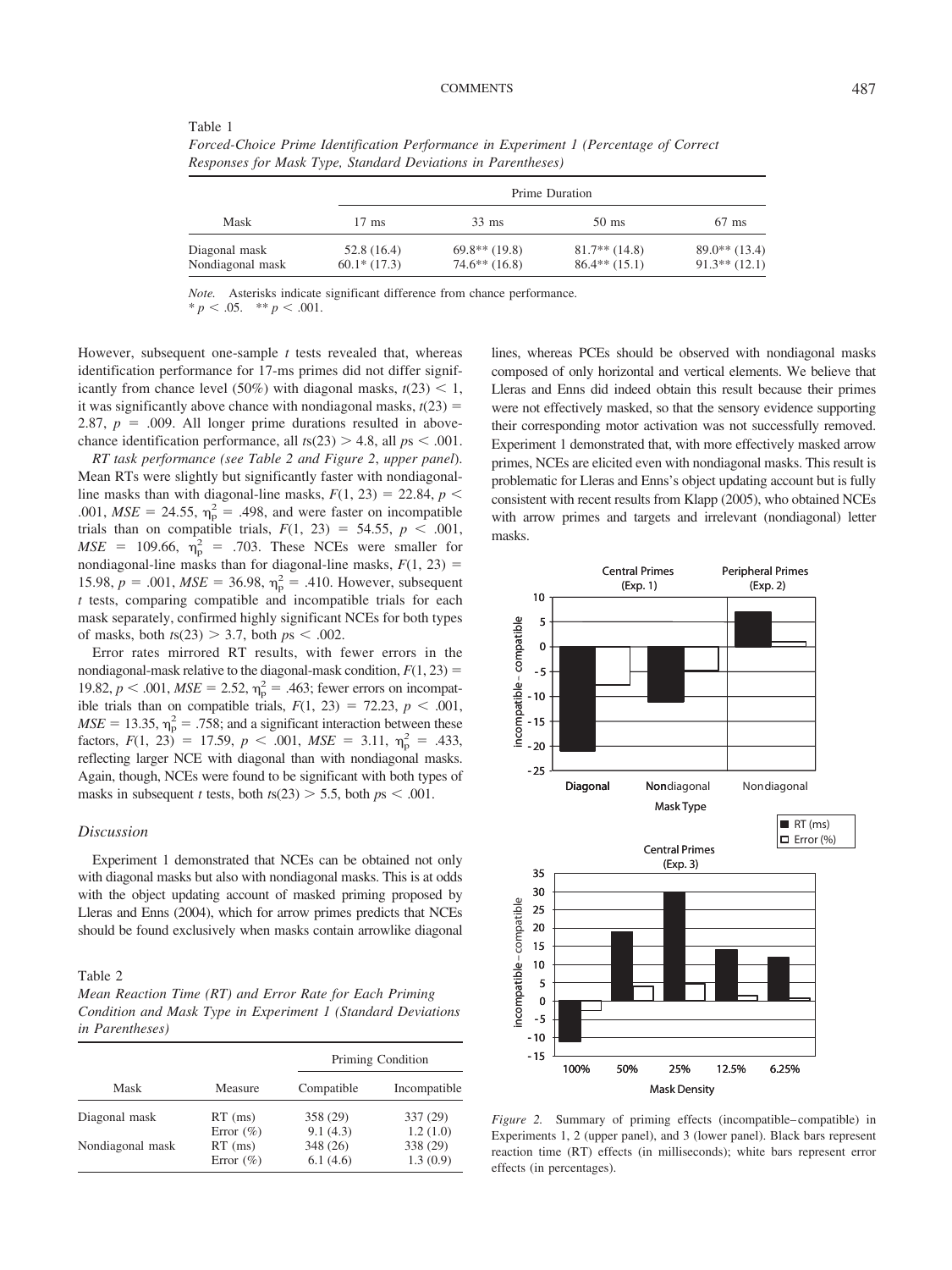The fact that NCEs were significantly smaller with nondiagonal than with diagonal masks might indicate that different processes are associated with these two types of masks. However, the finding that nondiagonal masks also were significantly less effective in reducing prime visibility suggests a more parsimonious explanation. Unmasked (Klapp & Hinkley, 2002) and ineffectively masked primes (Eimer & Schlaghecken, 2002) are known to elicit PCEs rather than NCEs. When masks become less effective, the likelihood increases that sensory evidence for a primed response will persist on a subset of trials, so that no self-inhibition is triggered on these trials. Thus, a less effective mask should result in reduced NCEs (or even PCEs) relative to a more effective mask simply because prime-induced sensory evidence remains present on many trials. Evidence for such a relationship between mask effectiveness and direction of priming effects was found in an experiment in which mask effectiveness (as measured by prime identification performance) was manipulated by varying the line density of scrambled-pattern masks (Schlaghecken & Eimer, 2002). NCEs were restricted to effective masks, whereas PCEs were found with less effective masks.

Our hypothesis that the primes used by Lleras and Enns (2004) were ineffective and thus did not result in active self-inhibition is not at odds with the fact that Lleras and Enns obtained NCEs with "relevant" masks (arrow masks and masks with lines orientated at the same angle as the lines of the arrow primes), even though these were only slightly more effective at reducing prime visibility than the irrelevant masks. As stated above, we agree with Lleras and Enns and Verleger et al. (2004) that, under certain conditions, behavioral NCEs can be produced even when no self-inhibition processes are activated. This is the case in which arrow primes are followed by masks containing superimposed left- and rightpointing arrows (as was the case for most of Lleras and Enns's and Verleger et al.'s experiments), so that mask presentation effectively consists in adding the opposite arrow to the initially presented prime. Here, NCEs might be explained along the lines of the object updating account proposed by Lleras and Enns, without any need to invoke self-inhibition processes. Essentially the same argument applies to the relevant mask used by Lleras and Enns in their Experiments 2 and 3: Unlike the diagonal-line masks used in the present Experiment 1 (which was composed of lines with varying length and orientation, none of which coincided with the line orientation of primes and targets), Lleras and Enns's mask contained exclusively lines that were identical to the arrow primes in terms of both length and orientation. Hence, the overall mask configuration was one of multiple, spatially overlapping arrows pointing to the left and right (see Figure 4 in Lleras and Enns, 2004), and object updating can sufficiently explain NCEs obtained under these conditions, irrespective of mask effectiveness.

In summary, the results of Experiment 1 contradict the notion that NCEs always reflect object updating (as proposed by Lleras and Enns) but are in line with the self-inhibition hypothesis: NCEs are elicited irrespective of whether line masks do or do not share features with the prime stimuli. The possibility remains that the difference between the present findings (NCE with nondiagonal masks) and Lleras and Enns's findings (PCE with nondiagonal masks) is mainly due to the different masking procedures. The present dynamic masking procedure, with its rapid switch between two versions of the same mask, may have introduced emergent "diagonal" features that could have triggered an activation of the opposite response. This was investigated in Experiment 2, in which "flickering" nondiagonal masks were used, but primes were presented in the periphery of the visual

field. Peripheral primes have been found to elicit PCEs rather than NCEs in our studies (e.g., Schlaghecken & Eimer, 2000) but triggered NCEs with diagonal masks in Lleras and Enns's experiments. If the dynamic masking procedure introduces emergent diagonal features triggering an activation of the opposite response, then peripheral primes should elicit NCEs when a flicker mask is used. If dynamic masking does not induce activation of the opposite response, peripheral flicker-masked primes should elicit PCEs, similar to Lleras and Enns's peripheral primes masked with nondiagonal masks.

#### Experiment 2: Nondiagonal Masks and Peripheral Primes

The aim of this experiment was to replicate Lleras and Enns's (2004) results of PCEs with peripherally presented primes masked with nondiagonal masks while using the same "flicker" masks as in Experiment 1. The presence of PCEs would confirm that the dynamic masking procedure does not in itself trigger response activation opposite to the primed response and thus further support the interpretation of the results obtained in Experiment 1 in terms of self-inhibition processes that are triggered regardless of the presence or absence of "primelike" elements in the mask.

#### *Method*

*Participants.* Twelve paid volunteers (3 male), aged 20–33 years (mean age: 24.7 years), participated in the experiment. According to self-report, all but two participants were right-handed, and all had normal or corrected-to-normal vision.

*Stimuli and apparatus.* Primes and targets were left- and right-pointing double arrows ("<<", ">>"), subtending a visual angle of  $0.9^{\circ} \times 0.3^{\circ}$ . Masks were constructed from a  $6 \times 5$  matrix, randomly filled with overlapping horizontal and vertical lines of different length and with small squares and rectangles, resulting in a rectangular array of  $1.7^{\circ} \times 1.4$ . All stimuli were presented in black on a white background on a 17-inch computer screen.

*Procedure.* Procedure was similar to Experiment 1. The RT part began with one 16-trial practice block, followed by eight experimental blocks (80 trials each). The FC part began with one 24-trial practice block, followed by eight experimental blocks (64 trials each). In the RT part, each trial began with a fixation dot, presented at the center of the screen for 200 ms. After an interval of 320 ms, a 17-ms prime was presented either 3.5° above or below fixation. It was immediately followed by two masks, presented 3.5° above and below fixation (see Figure 3). As in the previous experiment, a flicker-masking procedure was used, in which mask presentation was broken up into two successive 50-ms presentations of two different masks. Next, the target was presented centrally for 100 ms.<sup>2</sup> ITI was 1100 ms. Trials were either compatible or incompatible. All conditions (2 prime locations  $\times$  2 compatibility) were equiprobable and randomized within each block, resulting in 20 trials per block per condition and 160 trials per condition overall.

<sup>2</sup> This mask-target ISI of 0 ms differed from the 50-ms ISI of Experiment 1, but is in accordance with the procedure used in most previous peripheral-prime experiments (e.g., Schlaghecken & Eimer, 1997, 2000, 2002). The primary aim of Experiment 2 was to demonstrate that nondiagonal flicker masks produce effects equivalent to those previously obtained with diagonal masks or arrow masks. It was therefore deemed more important to use the standard masked peripheral-prime procedure than to keep ISIs constant across Experiments 1 and 2—in particular in light of recent findings providing compelling evidence that the PCEs triggered by peripheral primes decrease systematically with increasing ISI (Lingnau & Vorberg, 2005).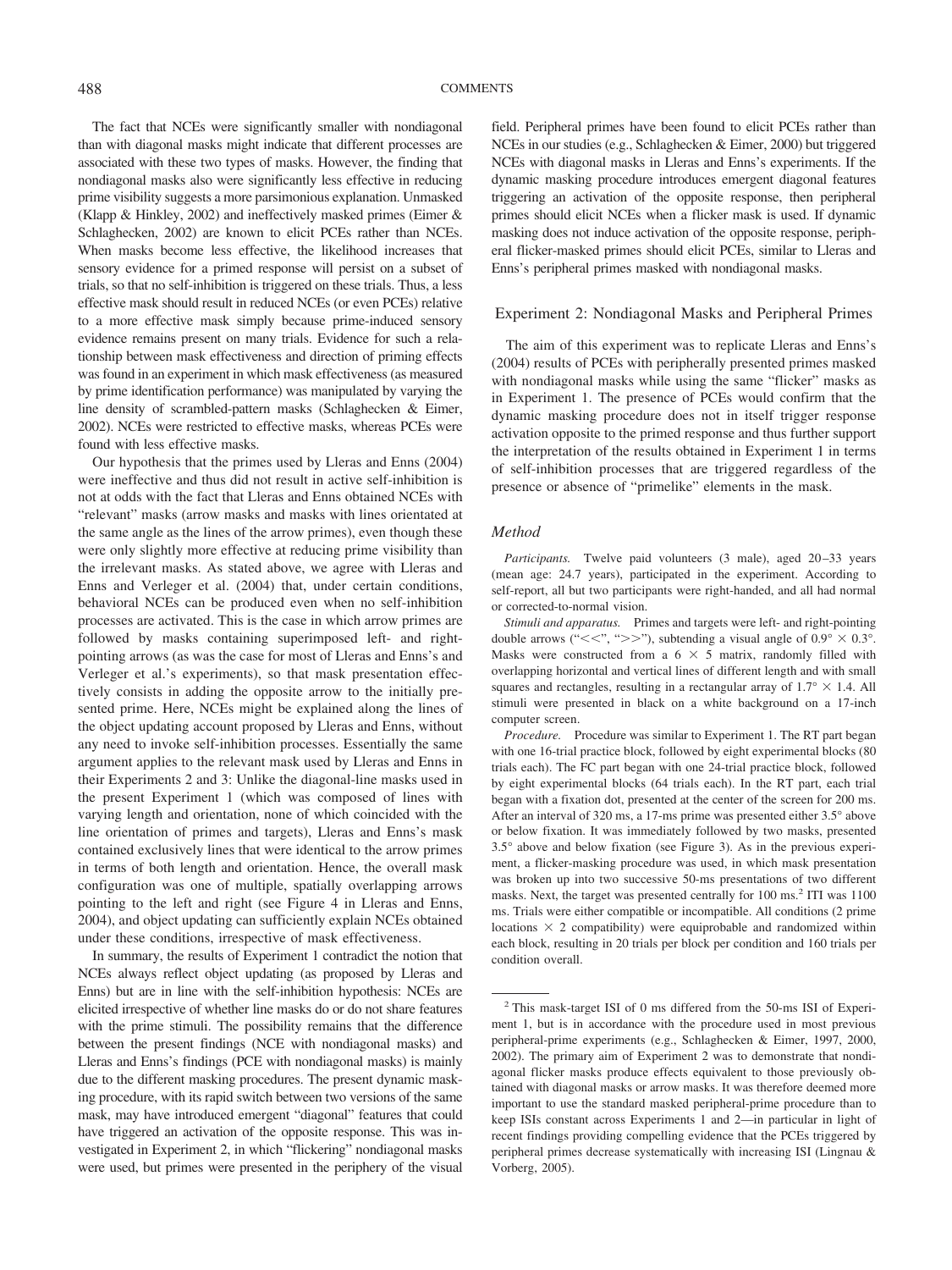

*Figure 3.* Trial structure in Experiment 2.

In the FC part, each trial consisted of a left- or right-pointing prime arrow, presented for 17 ms, 33 ms, 50 ms, or 67 ms in either location, immediately followed by the mask, constructed and presented in the same way as in the RT part. No subsequent targets were presented, and ITI was 1167 ms. All conditions (2 prime directions  $\times$  2 locations  $\times$  4 durations) were randomized and equiprobable within each block, resulting in 4 trials per block per condition and 32 trials per condition overall.

*Data analysis.* Data were collapsed across the two prime locations. Repeated-measures ANOVAs were computed on the percentage of correct responses in the FC identification task for the factor duration (17 ms, 33 ms, 50 ms, 67 ms). ANOVAs were computed on correct RTs and error rates for the factor compatibility (compatible, incompatible) in the RT task. Individual results are presented in Table A2 of the Appendix.

#### *Results*

Identification performance decreased with decreasing prime duration,  $F(3, 33) = 22.66$ ,  $\varepsilon = .561$ ,  $p < .001$ ,  $MSE = 67.17$ ,  $\eta_p^2 = .673$ , and was significantly above chance level (50%) only for 67-ms and 50-ms primes, both  $ts > 3.5$ , both  $ps < .005$ , but not for 33-ms and 17-ms primes, both  $t_s < 1.7$ , both  $p_s > 0.11$ . RTs were faster and error rates lower on compatible than on incompatible trials,  $F(1, 11) =$ 28.24,  $p < .001$ ,  $MSE = 9.56$ ,  $\eta_p^2 = .720$ , and  $F(1, 11) = 5.73$ ,  $p =$ .036,  $MSE = 1.08$ ,  $\eta_p^2 = .342$ , respectively. Results are presented in Tables 3 and 4, and in the upper panel of Figure 2.

Table 3

*Forced-Choice Prime Identification Performance in Experiment 2 (Percentage of Correct Responses for Each Prime Duration, Standard Deviations in Parentheses)*

|                                                                         |                 | Prime duration  |                 |                 |  |
|-------------------------------------------------------------------------|-----------------|-----------------|-----------------|-----------------|--|
|                                                                         | $17 \text{ ms}$ | $33 \text{ ms}$ | $50 \text{ ms}$ | $67 \text{ ms}$ |  |
| Correct response $(\%)$ 49.6 (6.5) 54.3 (8.8) 62.5* (11.7) 68.6* (14.1) |                 |                 |                 |                 |  |

*Note.* Asterisks indicate significant difference from chance performance.  $* p < .05.$ 

| Table 4 |  |  |
|---------|--|--|
|         |  |  |

| Mean Reaction Time (RT) and Error Rate for Each Priming |  |  |                                                                |  |
|---------------------------------------------------------|--|--|----------------------------------------------------------------|--|
|                                                         |  |  | Condition in Experiment 2 (Standard Deviations in Parentheses) |  |

|                            | Priming condition     |                        |  |  |
|----------------------------|-----------------------|------------------------|--|--|
| Measure                    | Compatible            | Incompatible           |  |  |
| $RT$ (ms)<br>Error $(\% )$ | 321(31.1)<br>2.9(2.1) | 328 (31.7)<br>3.9(2.8) |  |  |

#### *Discussion*

Significant PCEs were obtained with peripheral 17-ms primes dynamically masked with nondiagonal-line masks. This replicates Lleras and Enns's (2004) findings while using a flicker mask (similar to the one used in Experiment 1). In Experiment 1, we adopted the flicker-mask procedure to effectively mask centrally presented primes with nondiagonal-line masks. Such a flicker mask might conceivably have introduced emergent diagonal features, which could have been responsible for the NCEs observed in Experiment 1. The fact that PCEs were found in Experiment 2 effectively rules out this interpretation. Taken together, the results of Experiments 1 and 2 support the hypothesis that Lleras and Enns obtained PCEs with nondiagonal masks because they used insufficiently masked primes, not because they used masks without diagonal features.

#### Experiment 3: Random-Checkerboard Mask

The aim of Experiment 3 was to test the claim central to Verleger et al.s (2004) "active-mask" hypothesis that NCEs cannot be obtained with random-checkerboard masks. According to our self-inhibition account, the nature of the mask should not affect the direction of masked priming effects (provided that masking is effective in preventing prime visibility). Thus, checkerboard masks such as those used by Verleger et al. should produce NCEs, just like the scrambled-lines masks used in most of our previous studies and in Experiment 1. To test this, we used randomcheckerboard masks of five densities, ranging from 100% (maximum masking) to approximately 6% (leaving the prime clearly visible). This procedure was similar to the procedure used by Eimer and Schlaghecken (2002), in which the density of a scrambled-line mask was varied between 0% (no mask) and 100%. If the checkerboard masks were equivalent to standard scrambledline masks, PCEs obtained with low-density masks should turn into NCEs with high-density masks, analogous to our previous results.

#### *Method*

*Participants.* Thirty volunteers (5 male), aged 18-39 years (mean age: 22.4 years), participated in the experiment. According to self-report, all but three participants were right-handed, and all had normal or corrected-tonormal vision. Six participants were excluded from further analysis because their RTs or error rates were more than 2.5 standard deviations above the group mean or because their prime identification performance indicated that they could clearly see fully masked 17-ms primes (correct identification rate of 75% or more).

*Stimuli and apparatus.* Primes and targets were identical to Experiment 1. Masking stimuli were constructed on the basis of a  $12 \times 12$  matrix, randomly filled with black, gray, and white squares  $(0.1^{\circ} \times 0.1^{\circ})$ , resulting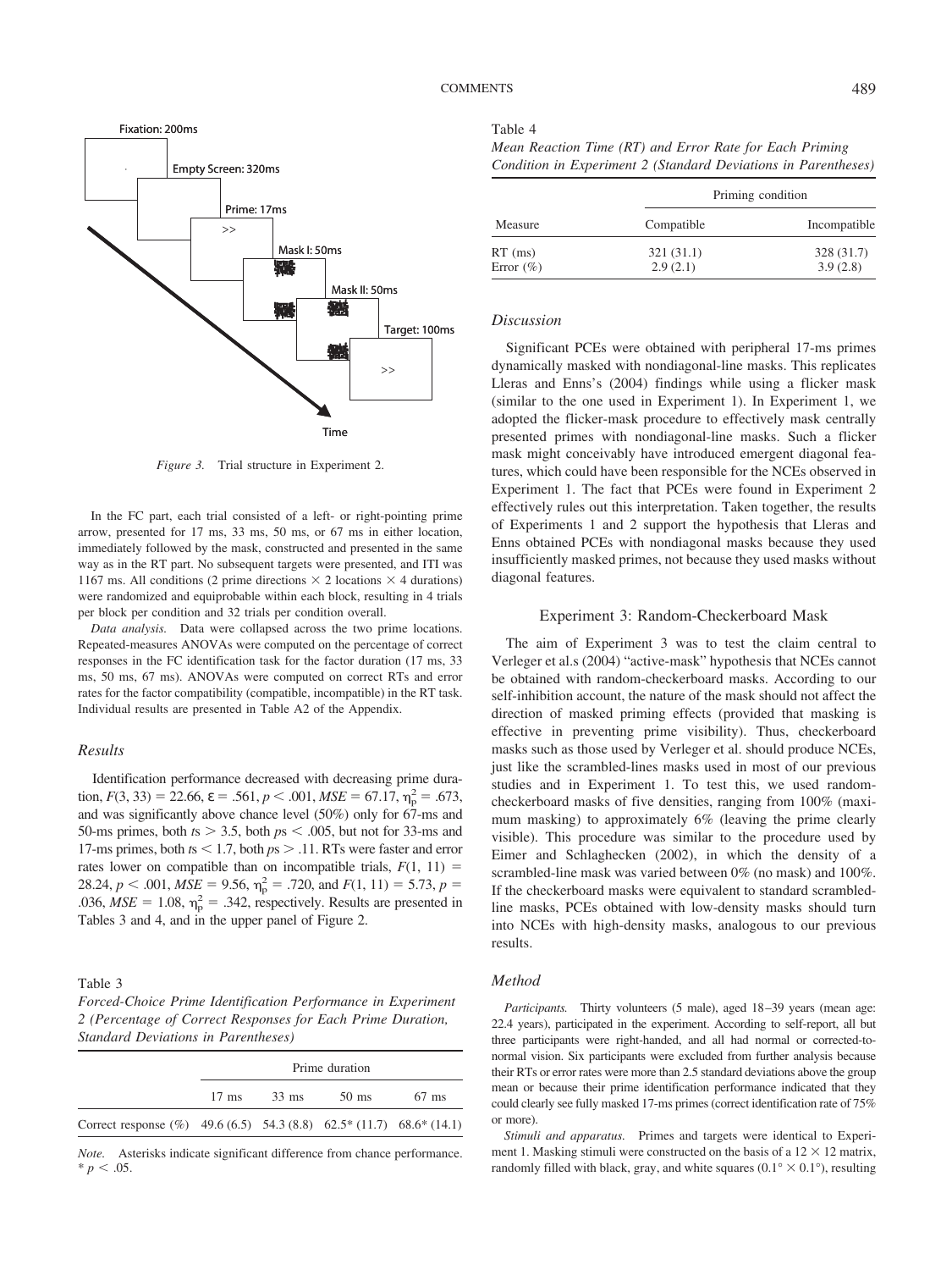

*Figure 4.* Trial structure and structure of masking stimuli in Experiment 3.

in a rectangular array of  $1.1^{\circ} \times 0.9^{\circ}$ . Gray squares were created by filling the square with alternating black and white pixels. In the maximum density condition, approximately 90% of the cells contained black or gray squares (in roughly equal proportion), and the remaining cells held white squares. Filling of the cells of the matrix was either complete (M100 condition) or partial, with 50% of the cells filled (M50), 25% of the cells filled (M25), 12.5% of the cells filled (M12), or 6.25% of the cells filled (M6). In the partial conditions, the to-be-filled cells were chosen in a pseudorandom fashion, ensuring more or less equal distribution of squares over the matrix. A new random mask was created on each trial.

*Procedure.* Procedure was similar to Experiment 1. The RT part began with 1 practice block (20 trials), followed by 12 experimental blocks (80 trials each). After the 6th experimental block, participants were asked to take a break. The FC part began with two 20-trial practice blocks, followed by 2 experimental blocks of 80 trials each. Trial structure was similar to Experiment 1, with the following exceptions: Five different masks (M6, M12, M25, M50, M100) were used, and masks were presented for one continuous 100-ms interval (see Figure 4). All conditions (5 masks  $\times$  2) compatibility) were equiprobable and randomized within each block, resulting in 8 trials per block per condition and 96 trials per condition overall.

The FC part was similar to Experiment 1, except that primes were presented only for either 17 ms or 33 ms (to keep the number of trials

#### Table 5

*Forced-Choice Prime Identification Performance in Experiment 3 (Percentage of Correct Responses for Each Mask Density and Prime Duration, Standard Deviations in Parentheses)*

|                   |        |          | Mask density |          |          |
|-------------------|--------|----------|--------------|----------|----------|
| Prime<br>Duration | 100%   | 50%      | 25%          | 12.5%    | 6.25%    |
| $17 \text{ ms}$   | 56.0   | $83.1**$ | 88.6**       | $85.4**$ | $90.9**$ |
|                   | (14.8) | (13.2)   | (11.9)       | (15.4)   | (11.0)   |
| $33 \text{ ms}$   | 57.6   | 79.2**   | $90.1**$     | 89.6**   | $92.5**$ |
|                   | (21.1) | (16.8)   | (13.3)       | (16.2)   | (11.5)   |

*Note.* Asterisks indicate significant difference from chance performance (50% correct).

\*\*  $p < .001$ .

within manageable limits despite the larger number of masks) and were followed by one of the five different masks (100-ms duration).

*Data analysis.* This was similar to Experiment 1, except that the factor mask had five levels (M100, M50, M25, M12, M6), and the factor duration in the FC part had only two levels (17 ms, 33 ms). Individual results are presented in Table A3 of the Appendix.

#### *Results*

*FC identification performance (see Table 5).* Prime identification performance deteriorated with increased mask density, *F*(4, 92) = 70.66,  $\varepsilon$  = .796,  $p < .001$ ,  $MSE = 173.24$ ,  $\eta_p^2 = .754$ , but was not significantly influenced by prime duration (main effect and interaction: both  $Fs \leq 1.1$ , both  $ps \geq .35$ ). Subsequent one-sample *t* tests confirmed that prime identification did not differ significantly from chance level (50%) with full masks (M100) for either 17-ms or 33-ms primes, both  $t_s < 2$ , both  $p_s >$ .05. With all other mask densities, identification was significantly above chance level, all  $ts > 8$ , all  $ps < .001$ .

*RT task performance (see Table 6 and Figure 2, lower panel).* Mean RTs showed a U-shaped distribution, with shortest RTs in the M25 condition and RT increase both with more and with less dense masks,  $F(4, 92) = 20.09$ ,  $\varepsilon = .712$ ,  $p < .001$ ,  $MSE = 76.32$ ,  $\eta_p^2 =$ .466. RTs were generally faster on compatible than on incompatible trials,  $F(1, 23) = 12.25$ ,  $p = .002$ ,  $MSE = 748.00$ ,  $\eta_p^2 = .348$ . Crucially, a significant Mask  $\times$  Compatibility interaction indicated that these PCEs changed with changing mask density,  $F(4, 92)$  = 21.23,  $p < .001$ ,  $MSE = 200.61$ ,  $\eta_p^2 = .480$ ,  $\varepsilon = .637$ . Subsequent paired *t* tests confirmed significant PCEs under M6, M12, M25, and M50 conditions, all  $ts > 2.5$ , all  $ps < .02$ , and a significant NCE with M100 masks,  $t(23) = 4.86$ ,  $p < .001$ .

Error rates were slightly higher with intermediate mask densities than under M100 and M6 conditions,  $F(4, 92) = 33.75$ ,  $\varepsilon = .956$ ,  $p = .001$ ,  $MSE = 6.71$ ,  $\eta_p^2 = .186$ , and were lower on compatible than on incompatible trials,  $F(1, 23) = 7.36$ ,  $p = .012$ ,  $MSE =$ 24.39,  $\eta_p^2 = .242$ . A significant interaction between these factors,  $F(4, 92) = 12.14$ ,  $\varepsilon = .885$ ,  $p < .001$ ,  $MSE = 9.54$ ,  $\eta_p^2 = .345$ , was due to the fact that error rate effects showed the same pattern as RT effects, with NCE for completely masked primes  $(M100)$ ,  $t(23)$  = 5.49,  $p < .001$ , and PCEs for incompletely masked primes. PCEs were significant only for M50 and M25 masks, both  $ts > 3.5$ , both  $p_s < .002$ , but failed to reach significance for M12 and M6 masks, both  $ts < 1.4$ , both  $ps > .18$ .

Table 6

*Mean Reaction Time (RT) and Error Rate for Each Priming Condition in Experiment 3 (Standard Deviations in Parentheses)*

|               |              |       | Mask density |       |       |       |
|---------------|--------------|-------|--------------|-------|-------|-------|
| Measure       | Trial Type   | 100%  | 50%          | 25%   | 12.5% | 6.25% |
| $RT$ (ms)     | Compatible   | 361   | 338          | 330   | 339   | 347   |
|               |              | (25)  | (26)         | (25)  | (24)  | (29)  |
|               | Incompatible | 350   | 356          | 360   | 353   | 359   |
|               |              | (27)  | (28)         | (32)  | (28)  | (29)  |
| Error $(\% )$ | Compatible   | 4.1   | 2.6          | 2.1   | 4.2   | 3.9   |
|               |              | (3.1) | (2.8)        | (2.1) | (2.9) | (3.1) |
|               | Incompatible | 1.5   | 6.7          | 6.8   | 5.7   | 4.8   |
|               |              | (1.7) | (4.6)        | (4.3) | (4.2) | (3.7) |

 $* p < .05.$  \*\*  $p < .001.$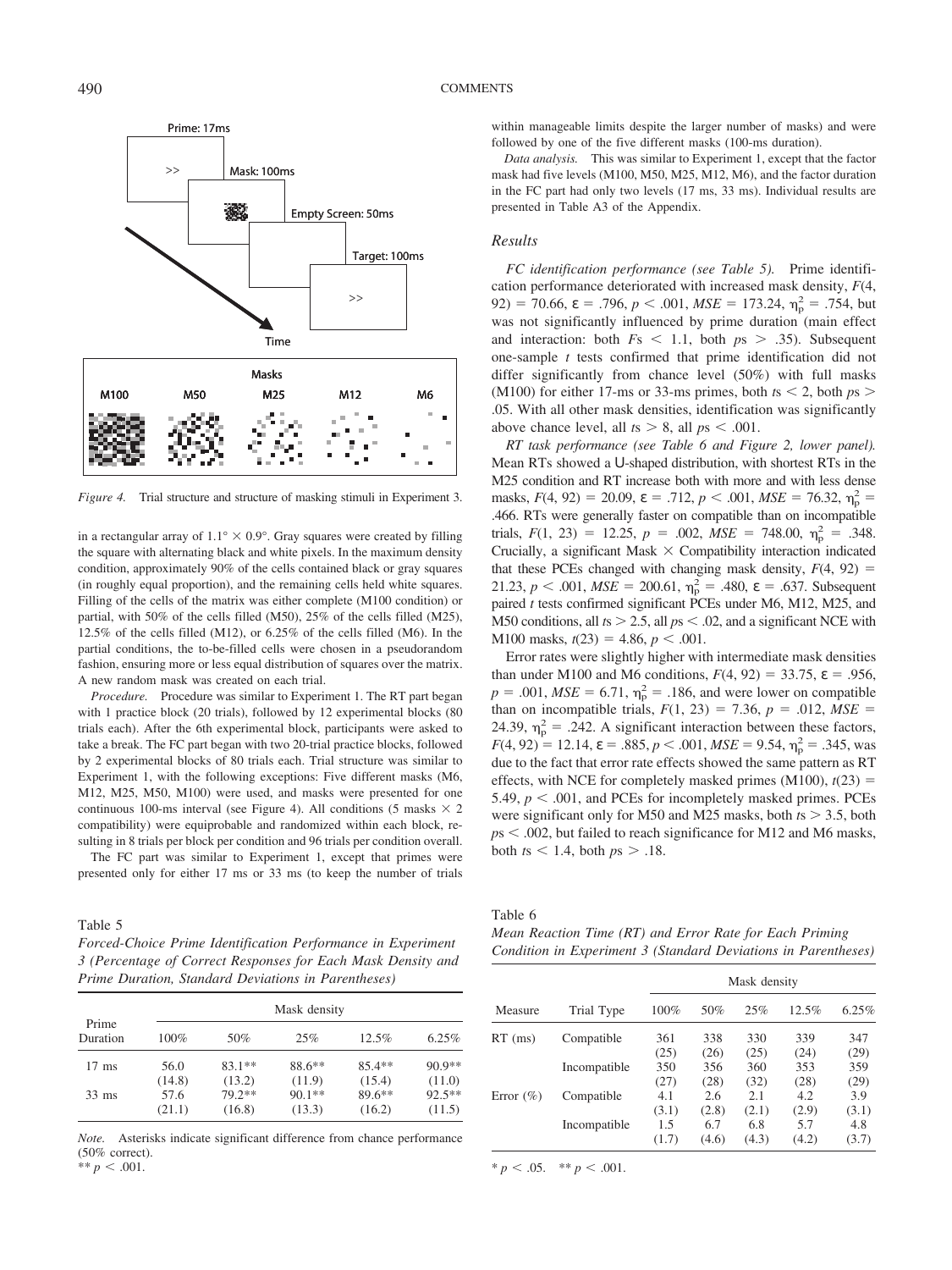## *Discussion*

In Experiment 3, PCEs were found for low-density checkerboard masks, whereas NCEs were obtained with the highest density mask (M100), analogous to our earlier findings with scrambled-line masks (Eimer & Schlaghecken, 2002). This observation contradicts the "active-mask" hypothesis put forward by Verleger et al. (2004), which claims that NCEs are triggered by arrow primes only when arrowlike masks are used but not with checkerboard masks. Although the size of the NCE was relatively small, it was similar to those observed with scrambled-line masks. As expected, PCEs were obtained with coarser masks, which did not to mask the primes effectively, confirming that masked priming effects obtained with randomcheckerboard masks exhibit similar regularities as those obtained with random-line masks (Eimer & Schlaghecken, 2002).

This raises the obvious question of why Verleger et al. (2004) failed to find NCEs with checkerboard masks. Procedural differences between the present Experiment 3 and the experiments reported by Verleger et al. may be responsible for this discrepancy. First, only random-checkerboard masks were used in Experiment 3, whereas trials with checkerboard masks and trials with arrow masks were randomly intermixed in most of the experiments reported by Verleger et al. Second, Verleger et al. used red rings as fixation aids, which may have impaired prime perception via forward masking. This could have reduced the perceptual strength of the primes, resulting in response activations below the threshold of self-inhibition (Schlaghecken & Eimer, 2002). Finally, the present Experiment 3 contained an empty interval of 50 ms between mask offset and target onset (to improve target identification). In contrast, masks and targets followed each other immediately in the Verleger et al. study, which may have made target identification more difficult, thus preventing the fast and efficient perceptuo–motor processing necessary to obtain NCEs. For example, Klapp and Hinkley (2002) and Klapp and Haas (2005) used a modified masked prime paradigm in which targets were presented for only 16 ms and thus were difficult to identify. In these studies, participants had to complete an entire training session before they showed reliable NCEs. No such training was included in the experiments reported by Verleger et al. Further studies will be needed to establish whether these or other factors are responsible for the discrepancies between Verleger et al.'s findings and the present results.

#### Conclusion

Under certain conditions, primes presented close to threshold trigger negative compatibility effect (NCEs; i.e., performance benefits for trials where masked primes and targets are mapped to opposite responses, and costs when they are mapped to the same response). The processes responsible for this surprising effect are currently under debate. We have proposed that NCEs reflect self-inhibition and disinhibition mechanisms operating at low levels of motor control (Bowman et al., 2006; Schlaghecken & Eimer, 2002; in press). In contrast, Lleras and Enns (2004) and Verleger et al. (2004) have argued that these effects are exclusively due to mask-induced activation processes of the motor response opposite to the one associated with the prime. To support their view, these authors presented evidence demonstrating that NCEs are triggered only when primes and masks share perceptual features, while positive compatibility effects (PCEs) are elicited when there is no feature overlap between primes and masks.

Here, we demonstrate that NCEs can be obtained under conditions in which the mask-induced priming account proposed by Lleras and Enns (2004) and Verleger et al. (2004) would have predicted PCEs, suggesting that mask-induced activation cannot be the only process contributing to the NCE. Another set of results that seems problematic for a purely activation-based explanation of masked priming effects comes from a recent study investigating motor control processes in old age. Schlaghecken and Maylor (2005) found that aging reduces NCEs at longer prime/mask-target intervals (150 ms, 300 ms, and 450 ms), but leaves PCEs at short intervals (0 ms) unaffected. Although this result can be easily explained in terms of reduced inhibition in old age (e.g., Hasher & Zacks, 1988), it is difficult to reconcile with the notion that PCEs and NCEs reflect essentially the same response activation mechanism, triggered by either prime or mask.

More recently, Lleras and Enns (2005) have argued that NCEs obtained with irrelevant masks might reflect attentional or perceptual phenomena triggered when prime and target occur at the same location (e.g., negative priming or repetition blindness) rather than low-level motor inhibition. However, NCEs have also been demonstrated for primes and targets presented at different locations (Eimer, 1999; Praamstra & Seiss, 2005; Schlaghecken & Eimer, 2000; Seiss & Praamstra, 2004). Because such effects cannot be explained solely by perceptual interactions or object updating accounts alone, they should be regarded as evidence for selfinhibition mechanisms in low-level motor control.

It thus seems reasonable to conclude that the mask-induced priming account is insufficient to explain all instances in which NCEs can be observed. However, we acknowledge that sensory–perceptual interactions between primes and masks or object-updating processes may well contribute to inverse priming effects when primes and masks contain identical (or at least highly similar) perceptual features. Such perceptual interactions may substantially increase the size of NCEs or even give rise to NCEs in the absence of self-inhibition processes (Klapp, 2005; Lleras & Enns, 2005). Thus, the cautionary tale of mask-dependent priming told by Lleras and Ennns (2004) and Verleger et al. (2004) is necessary and important. In fact, it is precisely because of these possibilities that we have abandoned the arrow-mask procedure in favor of masks that are composed of randomly distributed lines that differ from primes in their length and orientation. Although one could argue that such diagonal-lines masks have still some similarity to prime and target arrows, the present results provide unequivocal evidence that NCEs can be observed even when the perceptual elements used to construct masking stimuli are—according to Lleras and Enns (2004) and Verleger et al.–completely dissimilar from any features of the primes (see also Klapp, 2005).

### References

- Aron, A., Schlaghecken, F., Fletcher, P., Bullmore, E., Eimer, M., Barker, R., et al. (2003). Inhibition of subliminally primed responses is mediated by the caudate and thalamus: Evidence from fMRI and Huntington's disease. *Brain, 126,* 713–723.
- Bowman, H., Schlaghecken, F., & Eimer, M. (2006). A neural network model of inhibitory processes in subliminal priming. *Visual Cognition, 13,* 401– 480.
- Breitmeyer, B. G., & Ganz, L. (1976). Implications of sustained and transient channels for theories of visual pattern masking, saccadic suppression, and information processing. *Psychological Review, 87,* 1–36.
- Delord, S. (1998). Which mask is the most efficient: A pattern or a noise? It depends on the task. *Visual Cognition, 5,* 313–338.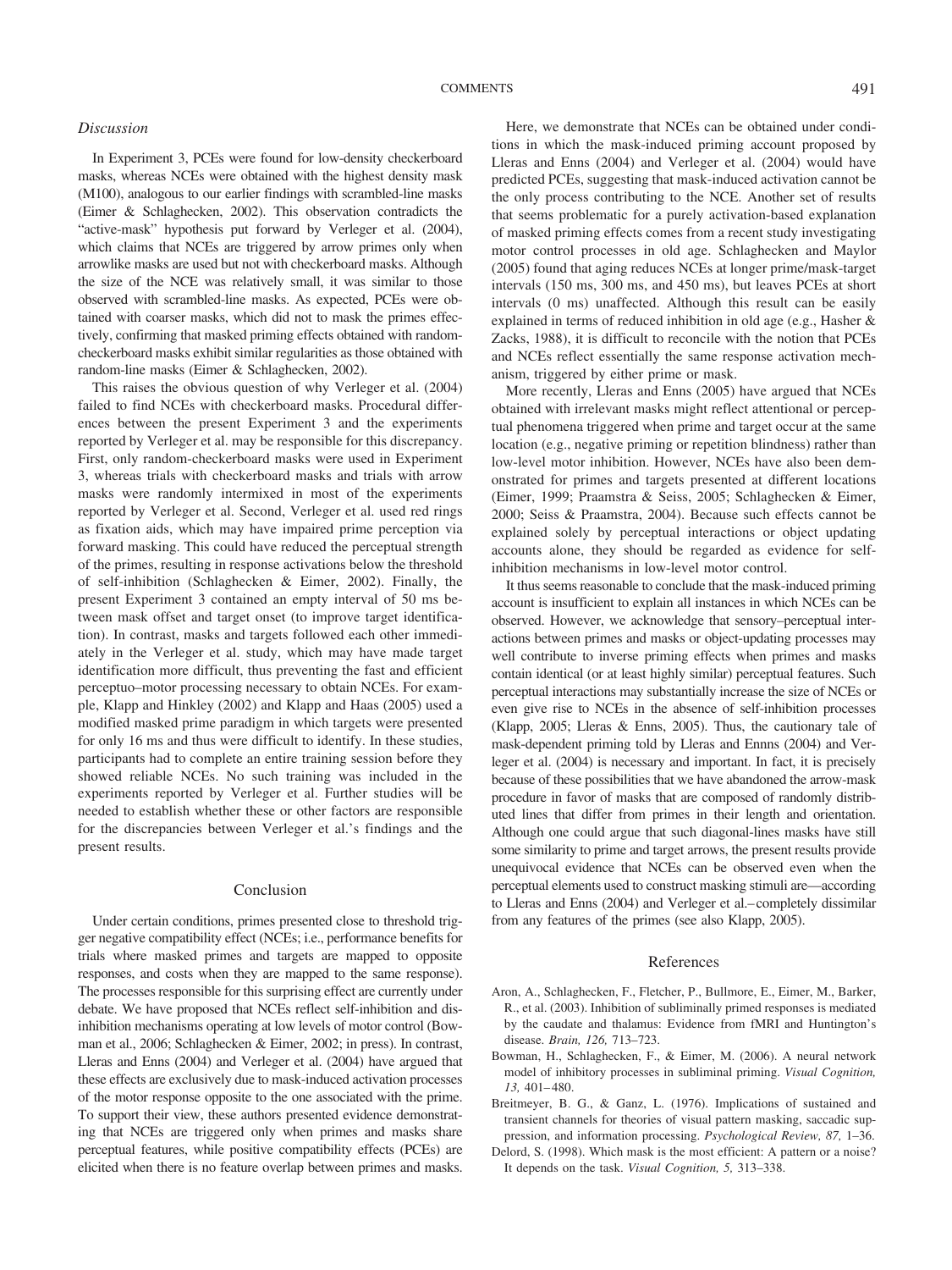- Eimer, M. (1999). Facilitatory and inhibitory effects of masked prime stimuli on motor activation and behavioral performance. *Acta Psychologica, 101,* 293–313.
- Eimer, M., & Schlaghecken, F. (1998). Effects of masked stimuli on motor activation: Behavioral and electrophysiological evidence. *Journal of Experimental Psychology: Human Perception and Performance, 24,* 1737–1747.
- Eimer, M., & Schlaghecken, F. (2001). Response facilitation and inhibition in manual, vocal, and oculomotor performance: Evidence for a modalityunspecific mechanism. *Journal of Motor Behaviour, 33,* 16 –26.
- Eimer, M., & Schlaghecken, F. (2002). Links between conscious awareness and response inhibition: Evidence from masked priming. *Psychonomic Bulletin and Review, 9,* 514 –520.
- Eimer, M., & Schlaghecken, F. (2003). Response facilitation and inhibition in subliminal priming. *Biological Psychology, 64,* 7–26.
- Eimer, M., Schubö, A., & Schlaghecken, F. (2002). The locus of inhibition in the masked priming of response alternatives. *Journal of Motor Behaviour, 34,* 3–10.
- Enns, J. T., & Di Lollo, V. (2000). What's new in visual masking? *Trends in Cognitive Science, 4,* 345–352.
- Hasher, L., & Zacks, R. T. (1988). Working memory, comprehension, and aging: A review and a new view. In G. H. Bower (Ed.), *The psychology of learning and motivation* (Vol. 22, pp. 193–225). New York: Academic Press.
- Klapp, S. T. (2005). Two versions of negative compatibility have different properties: A reply to Lleras and Enns (2004). *Journal of Experimental Psychology: General, 134,* 431– 435.
- Klapp, S. T., & Haas, B. W. (2005). The non-conscious influence of masked stimuli on response selection is limited to concrete stimulus– response associations. *Journal of Experimental Psychology: Human Perception and Performance, 31,* 193–209.
- Klapp, S. T., & Hinkley, L. B. (2002). The negative compatibility effect: Unconscious inhibition influences reaction time and response selection. *Journal of Experimental Psychology: General, 131,* 255–269.
- Lingnau, A., & Vorberg, D. (2005). The time course of response inhibition in masked priming. *Perception and Psychophysics, 67,* 545–557.
- Lleras, A., & Enns, J. T. (2004). Negative compatibility or object updating? A cautionary tale of mask-dependent priming. *Journal of Experimental Psychology: General, 133,* 475– 493.
- Lleras, A., & Enns, J. T. (2005). Updating a cautionary tale of masked priming: Reply to Klapp (2005). *Journal of Experimental Psychology: General, 134,* 436 – 440.

Praamstra, P., & Seiss, E. (2005). The neurophysiology of response com-

petition: Motor cortex activation and inhibition following subliminal response priming. *Journal of Cognitive Neuroscience*, 17, 483-493.

- Schlaghecken, F., & Eimer, M. (1997). The influence of subliminally presented primes on response preparation. *Sprache and Kognition, 16,* 166 –175.
- Schlaghecken, F., & Eimer, M. (2000). A central/peripheral asymmetry in subliminal priming. *Perception and Psychophysics, 62,* 1367–1382.
- Schlaghecken, F., & Eimer, M. (2001). Partial response activation to masked primes is not dependent on response readiness. *Perceptual and Motor Skills, 92,* 208 –222.
- Schlaghecken, F., & Eimer, M. (2002). Motor activation with and without inhibition: Evidence for a threshold mechanism in motor control. *Perception and Psychophysics, 64,* 148 –162.
- Schlaghecken, F., & Eimer, M. (2004). Subliminal stimuli can bias "free" choices between response alternatives. *Psychonomic Bulletin and Review, 11,* 463– 468.
- Schlaghecken, F., & Eimer, M. (in press). Dissociating local and global levels of perceptuo–motor control in masked priming. *Journal of Experimental Psychology: Human Perception and Performance.*
- Schlaghecken, F., Münchau, A., Bloem, B., Rothwell, J. C., & Eimer, M. (2003). Slow frequency repetitive transcranial magnetic stimulation affects reaction times, but not priming effects, in a masked prime task. *Clinical Neurophysiology, 114,* 1272–1277.
- Schlaghecken, F., & Maylor, E. A. (2005). Motor control in old age: Evidence of impaired low-level inhibition. *Journal of Gerontology: Psychological Sciences, 60,* 158 –161.
- Schubö, A., Schlaghecken, F., & Meinecke, C. (2001). Learning to ignore the mask in texture segmentation tasks. *Journal of Experimental Psychology: Human Perception and Performance, 27,* 919 –931.
- Seiss, E., & Praamstra, P. (2004). The basal ganglia and inhibitory mechanisms in response selection: Evidence from subliminal priming of motor responses in Parkinson's disease. *Brain, 127,* 330 –339.
- Turvey, M. T. (1973). On peripheral and central processes in vision: Inferences from an information-processing analysis of masking with patterned stimuli. *Psychological Review, 81,* 1–52.
- Verleger, R., Jaskowski, P., Aydemir, A., van der Lubbe, R. H. J., & Groen, M. (2004). Qualitative differences between conscious and nonconscious processing? On inverse priming induced by masked arrows. *Journal of Experimental Psychology: General, 133,* 494 –515.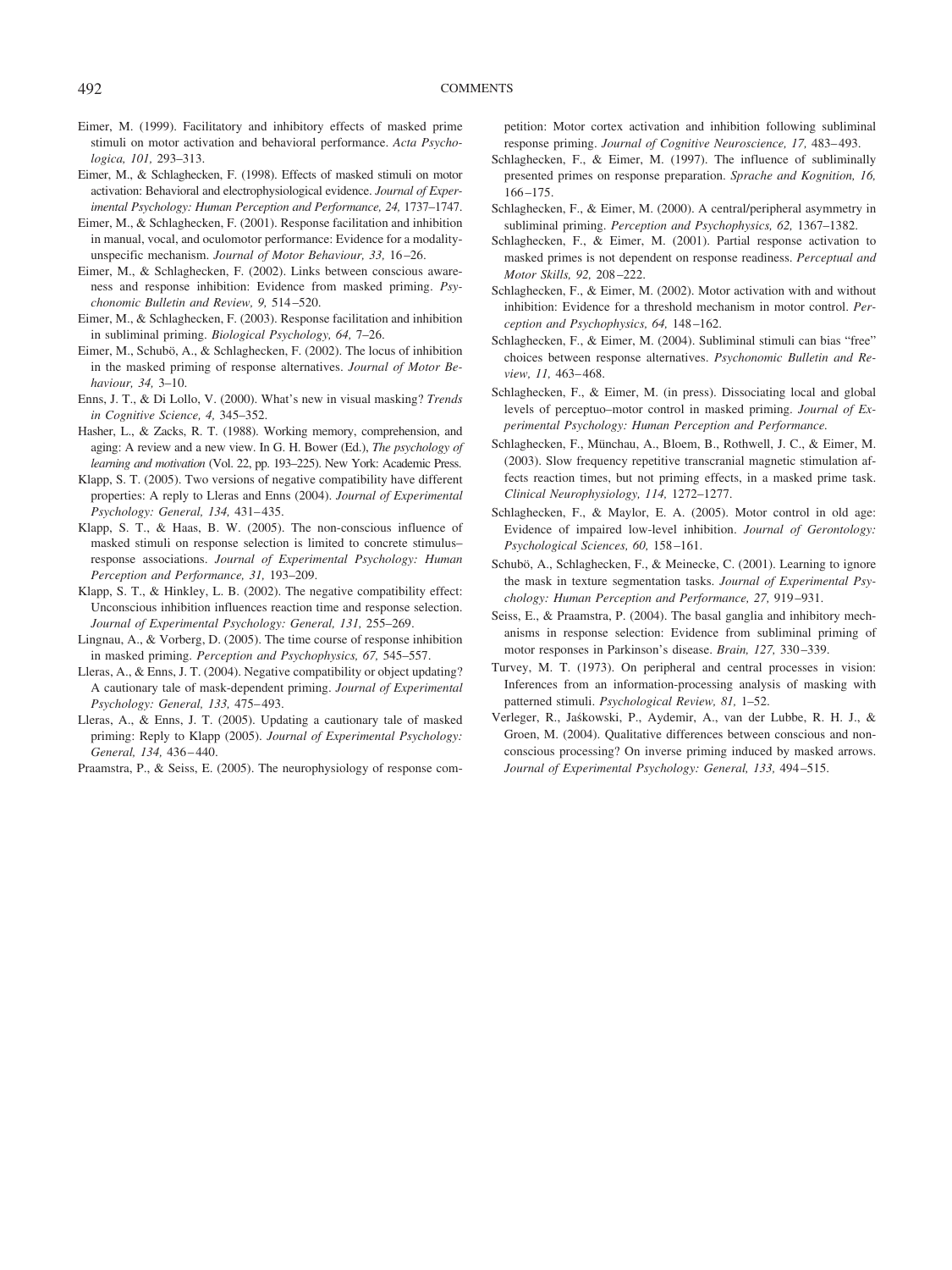## Appendix

Priming Effects (Incompatible–Compatible) on Reaction Times (RTs; in Milliseconds) and Error Rates (in Percentages) From All Three Experiments, Separately for Each Participant.

Table A1

| Experiment 1            |               |                 |                |                  |  |  |
|-------------------------|---------------|-----------------|----------------|------------------|--|--|
|                         | Diagonal mask |                 |                | Nondiagonal mask |  |  |
| Participant             | RT effect     | Error<br>effect | RT effect      | Error effect     |  |  |
| $\mathbf{1}$            | $-14$         | $-5.9$          | $-20$          | $-4.4$           |  |  |
| $\overline{\mathbf{c}}$ | $-14$         | $-9.7$          | $-23$          | $-3.9$           |  |  |
| 3                       | $-3$          | $-8.8$          | $\mathbf{0}$   | $-5.8$           |  |  |
| $\overline{4}$          | $-27$         | $-3.9$          | 3              | $-2.7$           |  |  |
| 5                       | $-29$         | $-15.4$         | $-15$          | $-12.4$          |  |  |
| 6                       | $-17$         | $-7.0$          | $-6$           | $-0.5$           |  |  |
| $\overline{7}$          | $-11$         | $-4.2$          | $\overline{2}$ | $-1.9$           |  |  |
| 8                       | $-8$          | $-5.4$          | 18             | $-0.8$           |  |  |
| 9                       | $-16$         | $-6.5$          | 3              | $-1.0$           |  |  |
| 10                      | $-14$         | $-8.5$          | $-25$          | $-10.2$          |  |  |
| 11                      | $-34$         | $-14.7$         | $-34$          | $-2.1$           |  |  |
| 12                      | $-20$         | $-3.9$          | $-21$          | $-0.5$           |  |  |
| 13                      | $-22$         | $-3.6$          | $-5$           | $-4.0$           |  |  |
| 14                      | $-12$         | $-5.5$          | $-11$          | $-4.9$           |  |  |
| 15                      | $-12$         | $-9.1$          | $-8$           | $-3.9$           |  |  |
| 16                      | $-22$         | $-8.4$          | $-4$           | $-7.3$           |  |  |
| 17                      | $-29$         | $-2.6$          | $-23$          | $-2.5$           |  |  |
| 18                      | $-28$         | $-9.6$          | $-30$          | $-12.2$          |  |  |
| 19                      | $-40$         | $-5.5$          | $-28$          | $-2.7$           |  |  |
| 20                      | $-12$         | $-12.3$         | $-3$           | $-3.4$           |  |  |
| 21                      | $-25$         | $-5.9$          | 5              | $-4.2$           |  |  |
| 22                      | $-23$         | $-10.7$         | 10             | $-3.8$           |  |  |
| 23                      | $-33$         | $-4.8$          | $-25$          | $-3.3$           |  |  |
| 24                      | $-36$         | $-16.4$         | $-23$          | $-17.5$          |  |  |

| <b>Experiment 2</b> |                |              |  |
|---------------------|----------------|--------------|--|
| Participant         | RT effect      | Error effect |  |
|                     | $\overline{2}$ | 0.7          |  |
| 2                   | $\overline{2}$ | 1.3          |  |
| 3                   | 9              | 2.8          |  |
| 4                   | 14             | 0.3          |  |
| 5                   | 5              | 1.3          |  |
| 6                   | 12             | $-1.0$       |  |
|                     | 8              | 2.2          |  |
| 8                   |                | 3.9          |  |
| 9                   | 12             | 0.3          |  |
| 10                  | 3              | $-0.6$       |  |
| 11                  | 9              | $-0.6$       |  |
| 12                  | 6              | 1.6          |  |

Table A2

(*Appendix continues*)